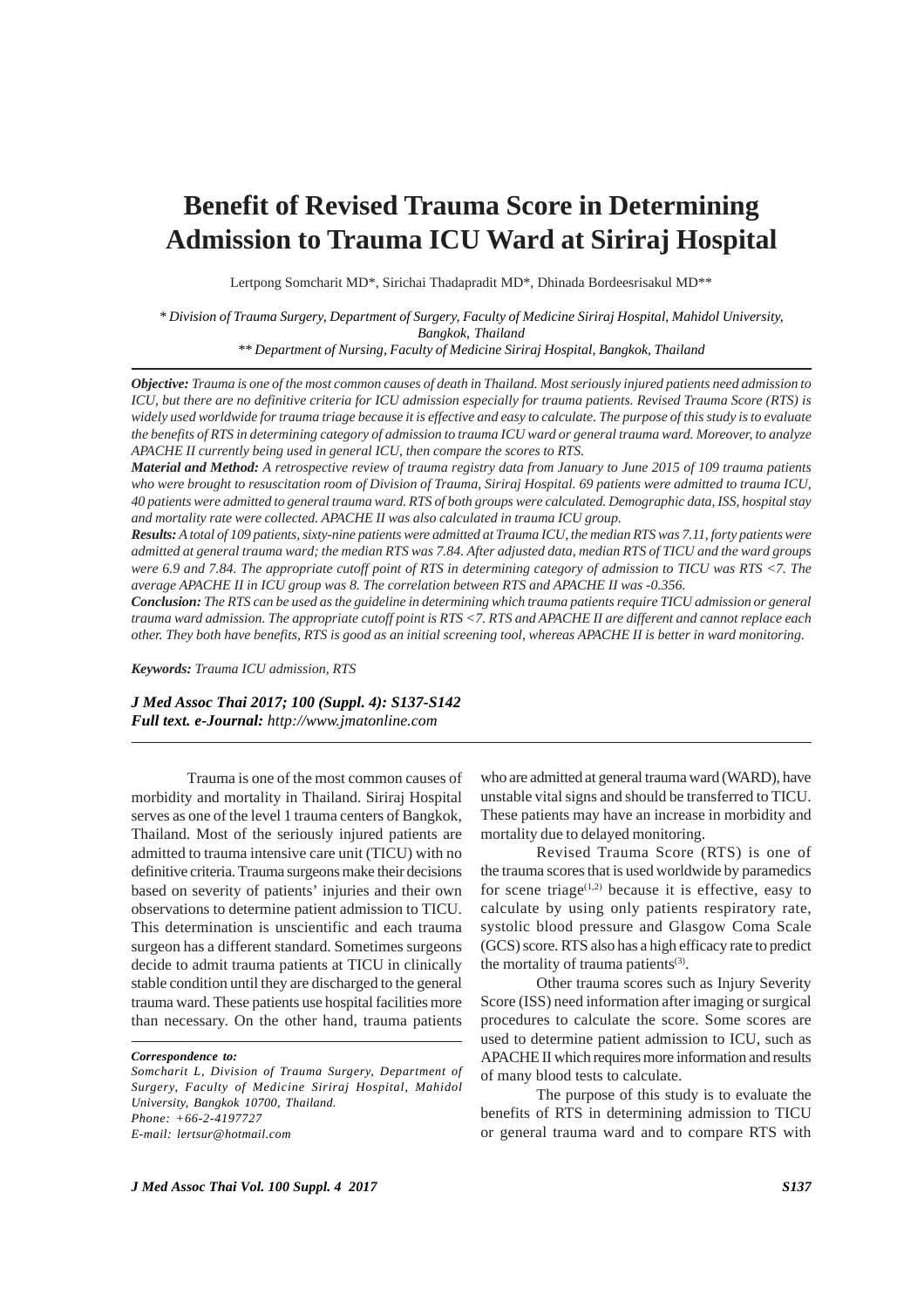APACHE II currently being used in TICU.

#### **Material and Method**

## *Statistical analysis*

Sample size was calculated by using nQuery Advisor 6.0 program, total number of calculated sample size was 100 cases (TICU group 60 cases, WARD group 40 cases) based on pilot study (Fig. 1).

All available data were entered into a database and were analyzed with PASW 18.0 software with *p*-values less than 0.05 considered significant. RTS of both groups were calculated. Demographic data, ISS, hospital stay and mortality rate were collected. APACHE II was also calculated in TICU group. Benefits of RTS to determine admission to TICU were calculated by using the area under receiver operating characteristic curves (AUROC). The correlation between RTS and APACHE II was calculated by Spearman rank correlation.

## *Inclusion criteria*

Trauma patients with age of 15 to 60 years who are injured within 24 hours before arrival to Siriraj Hospital without any definitive treatment before being admitted toTICU or general trauma ward.

### *Exclusion criteria*

Any patients who have respiratory tract disease, hypertension, or neurological disease that would interfere with calculated RTS were excluded from the study.

#### *Input measures*

The medical records of study subjects were



**Fig. 1** Sample size calculated by using nQuery Advisor 6.0 program.

reviewed, mechanism of injury, demographics and injury-specific data, operative interventions, radiological procedures and interventions, laboratory values, blood product utilization, hospital stays, discharge information and mortality were abstracted.

#### *Outcome measures*

The primary outcome of the study was RTS. The secondary outcome was overall hospital stays, mortality rate, ISS and APACHE II.

#### *Ethics consideration*

This study was approved by the Ethics Committee (Si. 503/2015) and performed at the Faculty of Medicine Siriraj Hospital, Mahidol University.

#### **Results**

Between January and June 2015, a total of 109 patients who were brought to trauma resuscitation room were included in the study. Sixty-nine patients were admitted at TICU, 40 patients were admitted at general trauma ward. Ninety-five patients (87.15%) were male (60 in TICU group, 35 in WARD group). Median age of TICU group was 35.5 while the WARD group was 32.6. The demographic data is shown in Table 1.

The average ISS in TICU group was  $19+8$ , while the WARD group was  $9+6$  ( $p<0.001$ ). The median RTS of TICU group was 7.11, and the median RTS of the WARD group was 7.84 ( $p<0.001$ ) but area under curve (AUROC) was 0.691. Normally, patients who are admitted at TICU should have severe injuries (ISS  $\geq$ 16) and patients who are admitted at general trauma ward should have mild injuries (ISS <16). After the authors analyzed the data, there were 46 patients in the TICU group who had  $ISS \ge 16$ , and there were only 32 patients in WARD group who had ISS <16 (Table 1).

The median RTS of the TICU group after adjusted data was 6.90 while RTS of the WARD group remained 7.84, and the AUROC was 0.805 as shown in Table 2. The sensitivity and specificity for each point of RTS is shown in Table 3. Due to appropriate sensitivity and specificity, the appropriate cutoff point is  $RTS < 7$ .

There were 7 patients in TICU group who had died after being admitted (mortality rate in TICU was 10.1%), but no patients in the WARD group had died. The median hospital stays in TICU group was 9 days (1 to 181), and 3 days (1 to 40) in the WARD group.

The average APACHE II in TICU group was 8. The mean APACHE II in deceased group was 19 (14 to 28) while the average APACHE II in the survival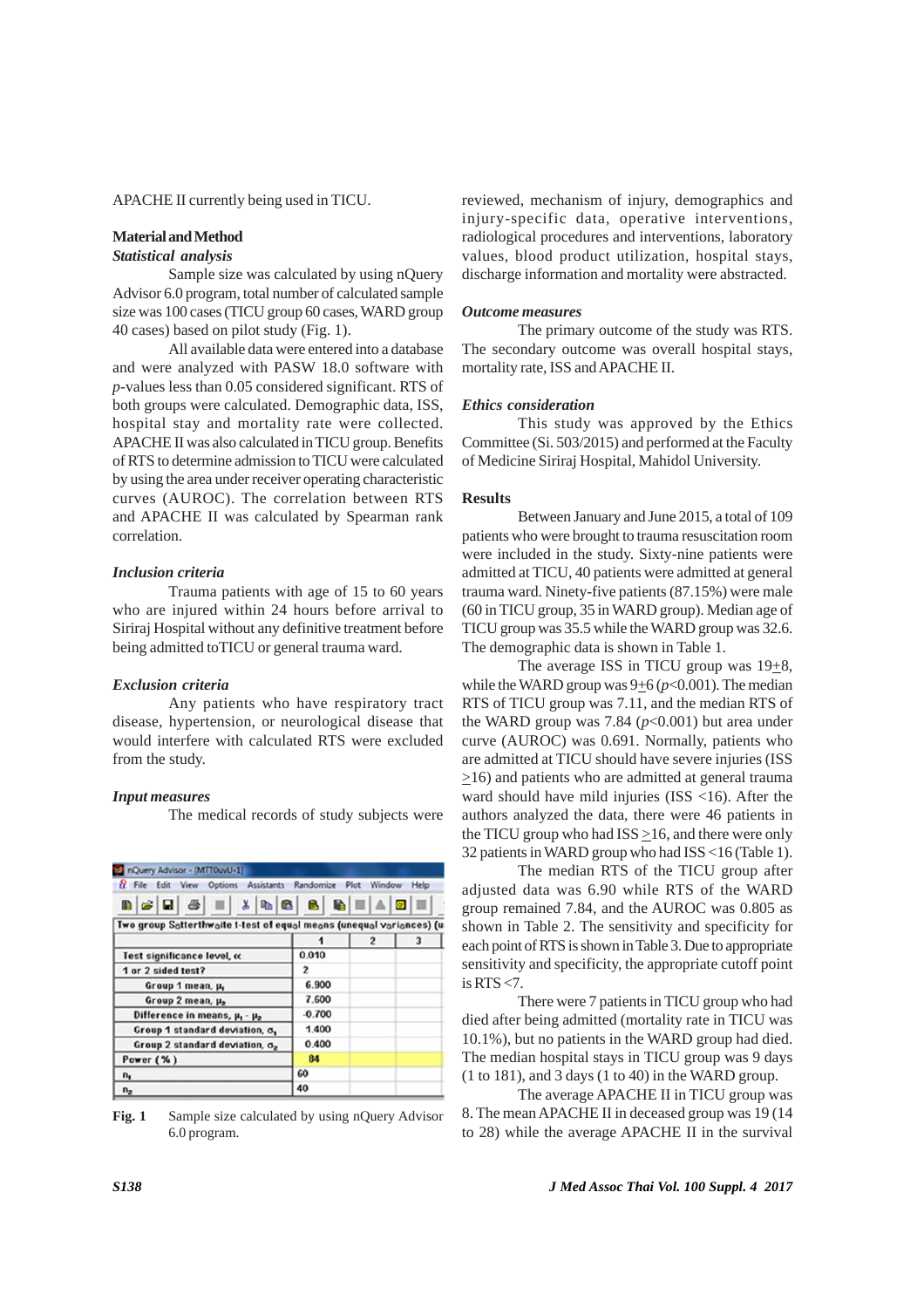| Table 1. Demographic data and ISS of TICU and Ward groups |  |
|-----------------------------------------------------------|--|
|-----------------------------------------------------------|--|

|                     | Number $(\%)$   |                 | $p$ -value                         |
|---------------------|-----------------|-----------------|------------------------------------|
|                     | $TICU$ (n = 69) | WARD $(n = 40)$ |                                    |
| Age: mean $+$ SD    | $33.5 + 12.9$   | $32.6 + 13.3$   | $0.727$ (2-sample t-test)          |
| Sex: male           | 60(87.0)        | 35 (87.5)       | $0.935$ (Chi-square)               |
| Mechanism of injury |                 |                 | 0.126 (Fisher's exact test)        |
| Blunt               | 56 (81.2)       | 26(65.0)        |                                    |
| Penetrating         | 11(15.9)        | 12(30.0)        |                                    |
| <b>Blast</b>        | 2(2.9)          | 2(5.0)          |                                    |
| Cause of injury     |                 |                 | 0.280 (Fisher's exact test)        |
| Traffic             | 45 (65.2)       | 19(47.5)        |                                    |
| Assault             | 16(23.2)        | 14(35.0)        |                                    |
| Work                | 2(2.9)          | 1(2.5)          |                                    |
| Other               | 6(8.7)          | 6(15.0)         |                                    |
| $ISS: mean + SD$    | $19 + 8$        | $9 + 6$         |                                    |
| <16                 | 23(33.3)        | 32(80.0)        | $\leq 0.001$ (2-sample t-test)     |
| >16                 | 46 (66.7)       | 8 (20)          | $< 0.001$ (Chi-square)             |
| Hospital stay       |                 |                 |                                    |
| Median (min-max)    | $9(1-181)$      | $3(1-40)$       | $\leq 0.001$ (Mann-Whitney U test) |

**Table 2.** RTS of TICU and ward groups

|              |            | Real data ( $n = 109$ ) |            | Adjusted data ( $n = 78$ ) |  |
|--------------|------------|-------------------------|------------|----------------------------|--|
|              | ICU        | <b>WARD</b>             | ICU        | <b>WARD</b>                |  |
| n<br>RTS:    | 69         | 40                      | 46         | 32                         |  |
| Median       | 7.11       | 7.84                    | 6.90       | 7.84                       |  |
| Min, max     | 4.09, 7.84 | 4.09, 7.84              | 4.09, 7.84 | 5.97, 7.84                 |  |
| $p$ -value   |            | < 0.001                 |            | < 0.001                    |  |
| <b>AUROC</b> |            | 0.691                   |            | 0.805                      |  |

|  |  | Table 3. Sensitivity and Specificity of each RTS point |  |  |
|--|--|--------------------------------------------------------|--|--|
|--|--|--------------------------------------------------------|--|--|

| <b>RTS</b> |                 | Real data ( $n = 109$ ) |                    | Adjusted data ( $n = 78$ ) |  |
|------------|-----------------|-------------------------|--------------------|----------------------------|--|
|            | Sensitivity (%) | Specificity $(\%)$      | Sensitivity $(\%)$ | Specificity $(\%)$         |  |
| <6.5       | 31.9            | 92.5                    | 39.1               | 96.9                       |  |
| < 7.0      | 49.3            | 80.0                    | 63.0               | 90.6                       |  |
| < 7.5      | 52.2            | 75.0                    | 65.2               | 84.4                       |  |

group was 7 (0 to 26). The correlation between RTS and APACHE II by using Spearman rank correlation was -0.357, while the correlation between RTS and APACHE II of the adjusted groups was -0.356 (Fig. 2).

## **Discussion**

Management in trauma cases is a timedependent condition. Early definitive care at trauma centers has been shown to decrease mortality $(4)$ .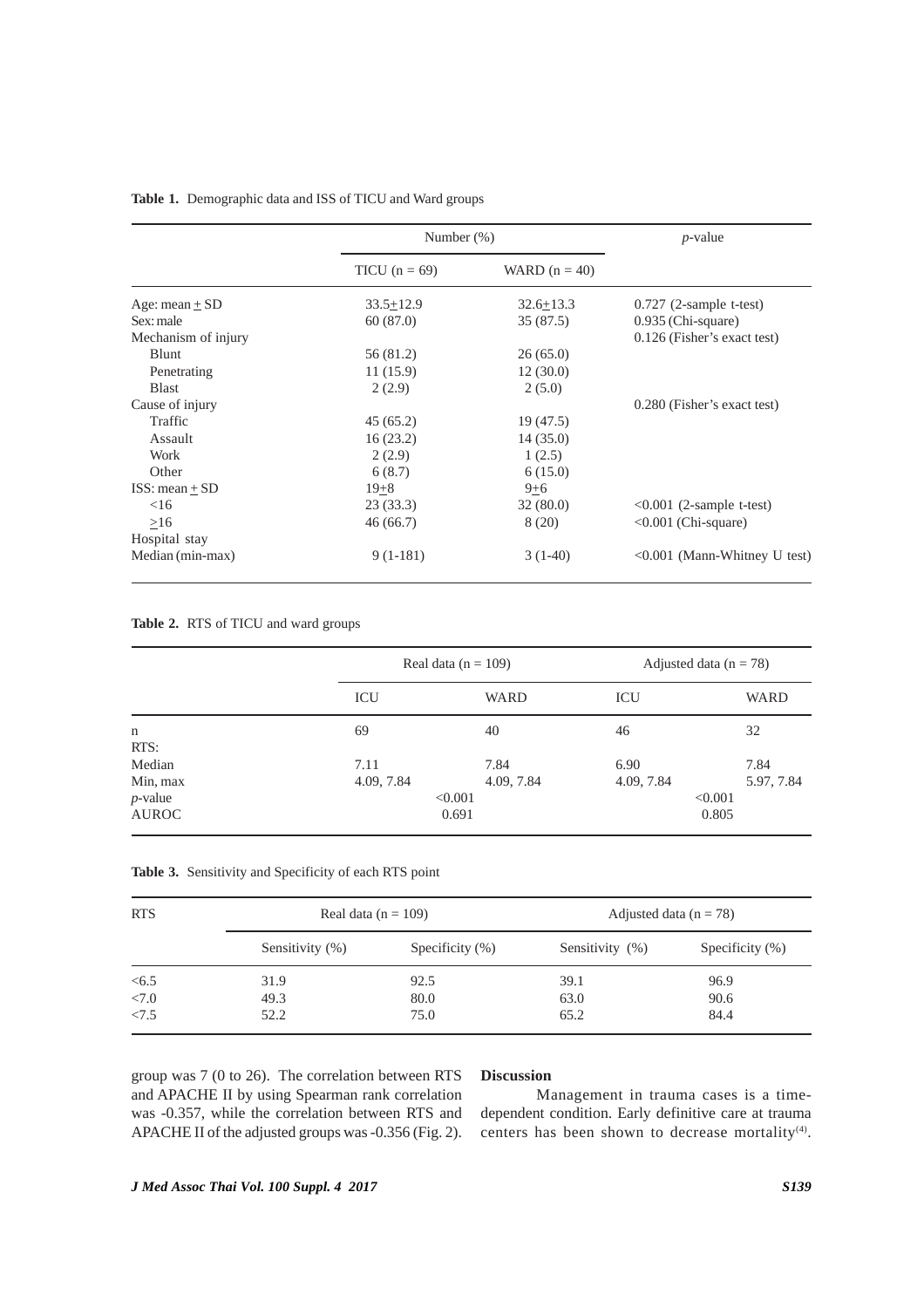

**Fig. 2** Spearman rank correlation between RTS and APACHE score II.

However, it is not easy, in a crowded trauma center like Siriraj Hospital, for a trauma surgeon to determine in multiple or mass casualty situations which patients need to be admitted to TICU. Sometimes the severity of patients' injuries or anatomical trauma score such as ISS can help surgeons to make a decision, but they have to wait for the results after surgical procedure and patients' imagings. This situation is time consuming and may delay admission because the TICU nurses need time to clear the occupied bed and set the ventilator before admitting new patients.

Revised Trauma Score (RTS) was developed by Champion et al more than 26 years  $ago^{(1)}$ . The score results are based on patient's physiological injury severity; Glasgow Coma Score (GCS), Respiratory Rate (RR), and Systolic Blood Pressure (SBP) which are varied from 0 (severe) to 7.84 (mild). Revised Trauma Score has high efficacy $(1,3,5)$ , and also can predict the patient's mortality rate $(1,6)$ . By using the calculator program that presents in many websites, such as www.trauma.org, it is very easy to calculate and uses a few seconds to interpret. So surgeons can calculate the score while resuscitating patients at the emergency department.

From the data in Table 2, RTS between TICU and WARD groups has statistically significant (*p*<0.001) but AUROC is only 0.691. Typically, AUROC would be excellent when it is >0.8. After analyzing the data, authors found 23 of 69 patients who were admitted at TICU had ISS <16. These patients had mild injuries and were in stable condition until

discharged from TICU, but surgeons had used their observations to admit them at TICU. On the other hand, 8 of 40 patients who were admitted at general trauma ward had  $ISS \geq 16$ . Some had impending unstable vital signs but they could not be admitted to TICU due to unavailable beds.

When the authors analyzed the 46 patients in TICU group which had ISS  $\geq$ 16, and 32 patients in WARD group who had ISS <16, RTS of the 2 groups was still statistically significant  $(p<0.001)$ , and the AUROC increased to 0.805.

For the cutoff point of RTS in determining TICU admission, the authors found all RTS points in table 3 had low sensitivities. However, after adjusted data, the RTS <7 had high sensitivity and specificity to use for the cutoff point screening. So the appropriate RTS to determine TICU ward admission should be  $RTS < 7$ .

Acute Physiology and Chronic Health Evaluation II (APACHE II) is one of ICU scoring systems which was developed in  $1985^{(7)}$ . It adjusted some variables in weights and reduced numbers of individual variables from 34 in the original APACHE score to 12 in APACHE II. APACHE II has rank from 0 to 71 points. This score is the most widely used ICU mortality prediction score<sup>(8)</sup> especially in most ICUs of Thailand. APACHE II shows better performance than Simplified Acute Physiology Score II (SAPS II) in predicting hospital mortality and could be used to predict mortality and quality assessment in the  $ICUs^{(9)}$ . The newer ICU scores such as APACHE III and APACHE IV are not commonly used because they have more variables and their statistical method is under copyright control. Siriraj's TICU also uses APACHE II for predicting the mortality rate and quality assessment the same as many ICUs in Thailand.

Previous study proved APACHE II to be helpful about case prognosis, and overall it reflects the quality level provided in health care facilities for the poly-traumatized patients<sup>(10)</sup>. The association between GCS, RTS and APACHE II offers better results about predicting prognosis<sup> $(10)$ </sup>. From the study, authors used Spearman rank correlation to find the correlation between RTS and APACHE II in predicting mortality rate at TICU. The result showed negative values in both real data (-0.357) and adjusted data (-0.356), so there was an opposite relationship between RTS and APACHE II. RTS cannot replace APACHE II in terms of monitoring. However, RTS is more appropriate as a screening tool in initial determination because of timesaving and scientific objective evaluation.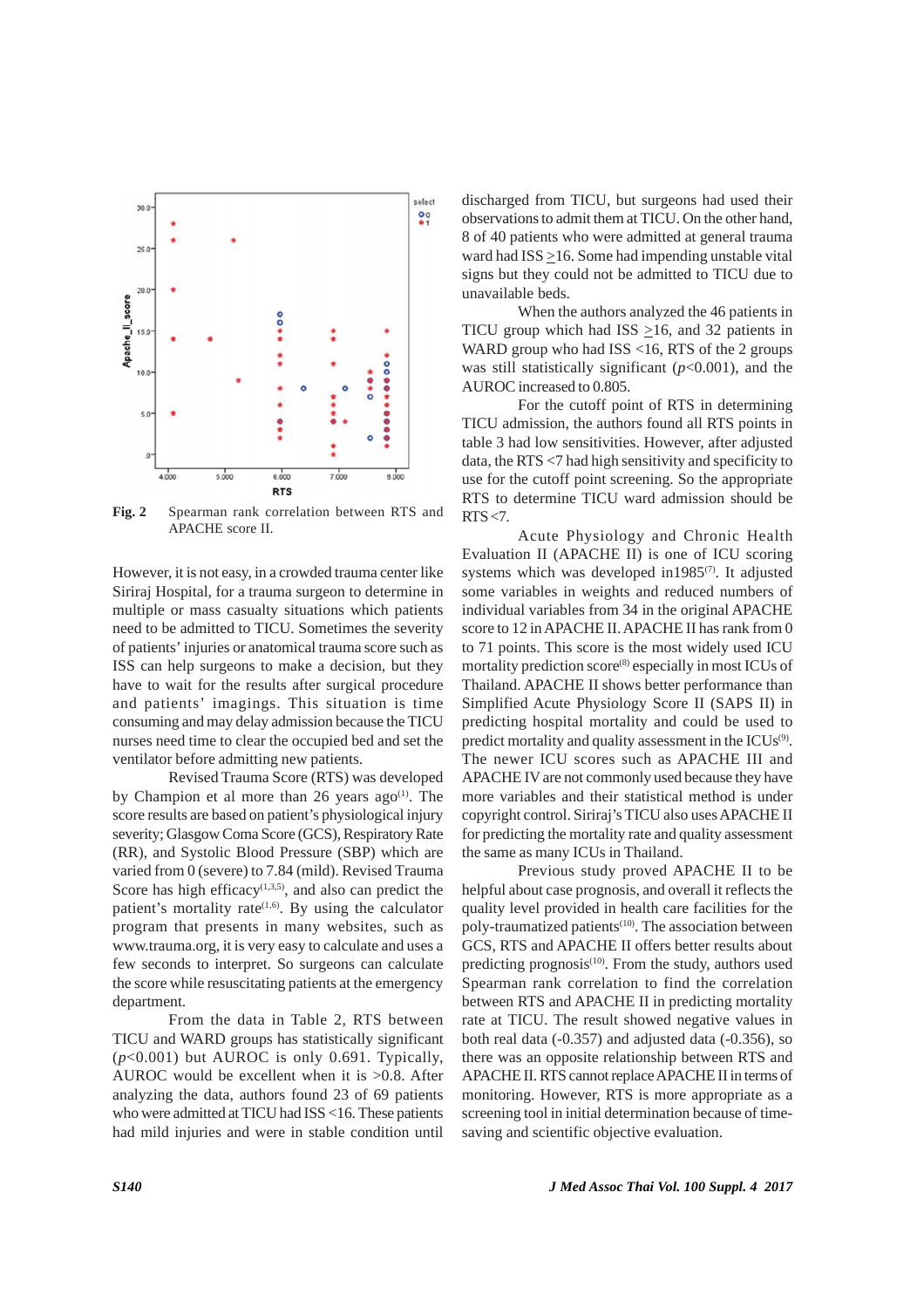#### **Conclusion**

For trauma patients with age of 15 to 60 years who do not have respiratory tract disease, hypertension, or neurological disease, RTS can be used as the guideline in determining which trauma patients require TICU or general ward admission. The appropriate cutoff point is RTS <7. RTS and APACHE II both have benefits; RTS is good as an initial screening tool, whereas APACHE II is better in ward monitoring.

## **What is already known on this topic?**

How to use the Revised Trauma Score (RTS) for trauma patients when they arrive at the Division of Trauma Surgery, Siriraj Hospital.

#### **What this study adds?**

RTS can used as criteria in determining which trauma patients require Trauma ICU admission.

## **Acknowledgements**

This research was supported by Faculty of Medicine Siriraj Hospital, Mahidol University. The authors would like to thank Assist. Prof. Dr. Chulaluk Komoltri for assistance in the statistical analysis and Ms. Susan Adler-Shaw for editing assistance.

## **Potential conflicts of interest**

None.

## **References**

1. Champion HR, Sacco WJ, Copes WS, Gann DS,

Gennarelli TA, Flanagan ME. A revision of the Trauma Score. J Trauma 1989; 29: 623-9.

- 2. Lichtveld RA, Spijkers AT, Hoogendoorn JM, Panhuizen IF, van der WC. Triage Revised Trauma Score change between first assessment and arrival at the hospital to predict mortality. Int J Emerg Med 2008; 1: 21-6.
- 3. Jennings P. A critical appraisal of the revised trauma score. J Emerg Prim Health Care 2004; 2: 1-9.
- 4. Nirula R, Maier R, Moore E, Sperry J, Gentilello L. Scoop and run to the trauma center or stay and play at the local hospital: hospital transfer's effect on mortality. J Trauma 2010; 69: 595-9.
- 5. Tinkoff GH, O'Connor RE. Validation of new trauma triage rules for trauma attending response to the emergency department. J Trauma 2002; 52: 1153-8.
- 6. Moore L, Lavoie A, Abdous B, Le Sage N, Liberman M, Bergeron E, et al. Unification of the revised trauma score. J Trauma 2006; 61: 718-22.
- 7. Knaus WA, Draper EA, Wagner DP, Zimmerman JE. APACHE II: a severity of disease classification system. Crit Care Med 1985; 13: 818-29.
- 8. Vincent JL, Moreno R. Clinical review: scoring systems in the critically ill. Crit Care 2010; 14: 207.
- 9. Khwannimit B, Geater A. A comparison of APACHE II and SAPS II scoring systems in predicting hospital mortality in Thai adult intensive care units. J Med Assoc Thai 2007; 90: 643-52.
- 10. Cernea D, Novac M, Dragoescu PO, Stanculescu A, Duca L, Al Enezy AA, et al. Polytrauma and Multiple Severity Scores. Curr Health Sci J 2014; 40: 244-8.